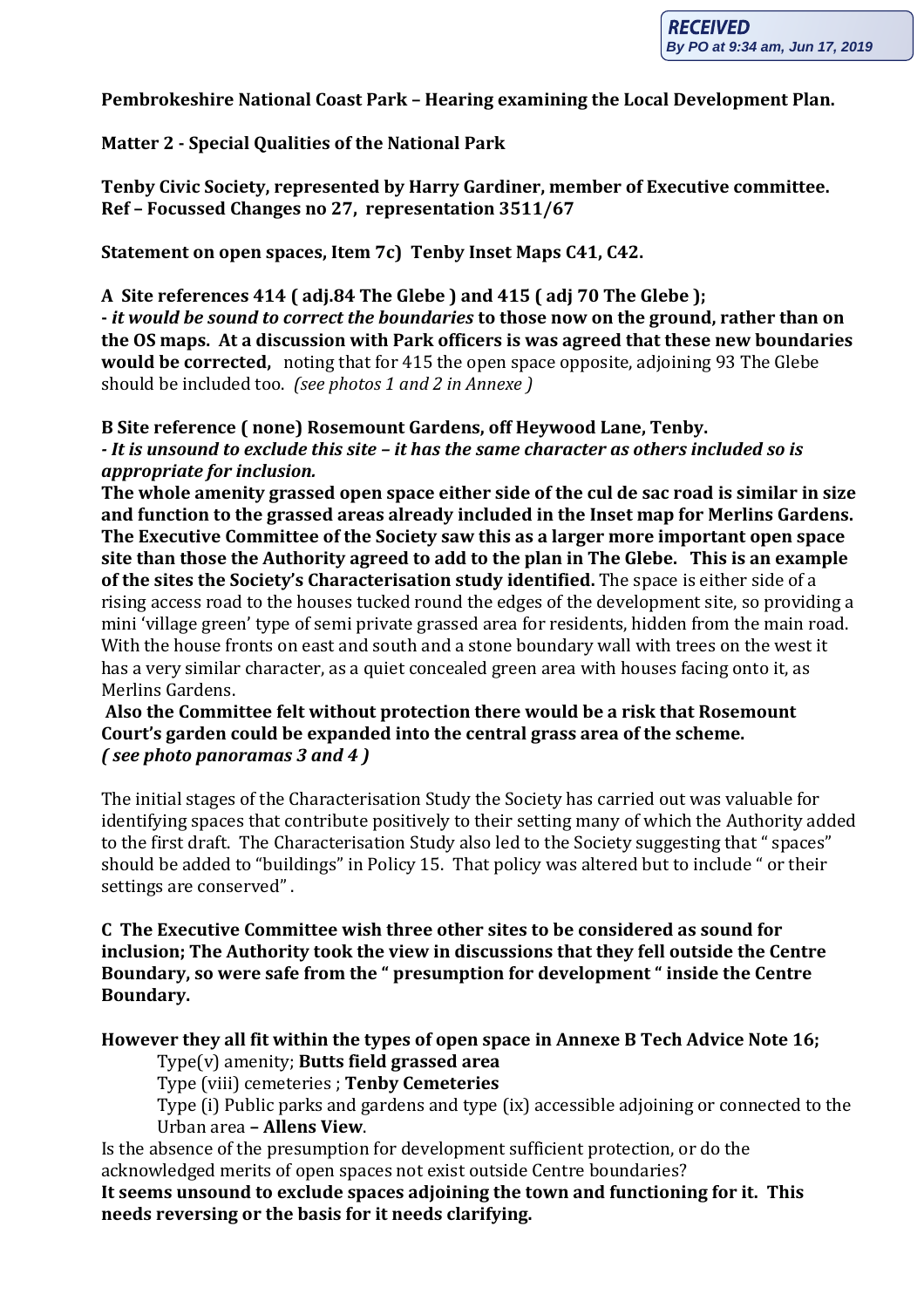**The previous Development Plan currently in force had large open spaces designated just outside the Centre Boundary, ( see photo 6 in Annexe ) so there seems no technical reason to exclude the three spaces we suggested. They are appropriate and fit test 2, and the Cemeteries are included in the newly adopted Expanded Tenby Conservation Area Boundary so could be held to satisfy test 1, being identified in another plan.**

### **1 Open space north of Butts Field Car Park**

A small grassed area bordered by TPO'd trees, containing benches and a wildlife interpretation notice accessed from the public car park. Clearly a piece of public open space, the only reason for non inclusion is being exactly outside the Centre Boundary. **Is open space not open space outside the Centre Boundary? In function this Ispart of the town.**

#### **2** Te**nby Cemeteries**

Similar points apply, but also the cemeteries have value being managed as a wild life resource, forming an important green setting on its hill above the town and with fine views from a quiet tranquil space.

Including the site in Tenby Conservation Area boundaries values the cemeteries for their landscape setting, historical associations with the town and connection with the bordering old lanes of Slippery Back ( the pre Victorian Road into Tenby) and Blind Lane. **Inclusion could also 'fit' Test 1 ?**

#### **3 Allens `View** *(see photo 5 in Annexe)*

Having maintained this woodland site for " the quiet enjoyment of the public" for 52 years we remain puzzled why it does not earn the protection of open space designation. Properties either side have either been sold ( enforcement issues are current ) or been up for sale and one property has escalated its use so protection outside Centre Boundaries is not yet evident to us! The detatchment of the site is misleading as it is alongside Waterwynch Lane, a pre Victorian lane, part of the Coast Path, with substantial ancient hedges and banks forming a linear wildlife resource. Identifying such linked green resources ( including TPOs) "*green infrastructure"* seems marginal issues about protected species are more prominent.

**Is it simpler to cast a protective blanket over the Park outside Centres (Policy 7 ?) than to identify on the inset maps the variety of specific resource sites such as Allens View in the wide areas outside Centres ? Policy 8(j) looks to enhancing "green infrastructure" for just such cases ?**

#### **Adendum**

## **Item 7 separate policies for Open Spaces and Green Wedges?**

*We see no reason why either approach could not be sound.*

**7 a)** We see the Northern **Green Wedge** at Tenby as important to separate Tenby from New Hedges. It has been robustly defended against potential development; an road required across it to access the Bryn Hir potential housing site would have clearly have tempted developers to propose housing either side of it to defray the extra costs. No such additional scheme has been even been submitted. Both the Park and the County ( as owners ) recognise its value. **7 b)** We have no comment other than thinking it would be sound to provide local play areas in new housing schemes over a certain size.

On behalf of Tenby Civic Society, by Harry Gardiner, member of the Society's Executive Committee and chair of the Planning sub committee of the Executive. harry.gardiner@uwclub.net.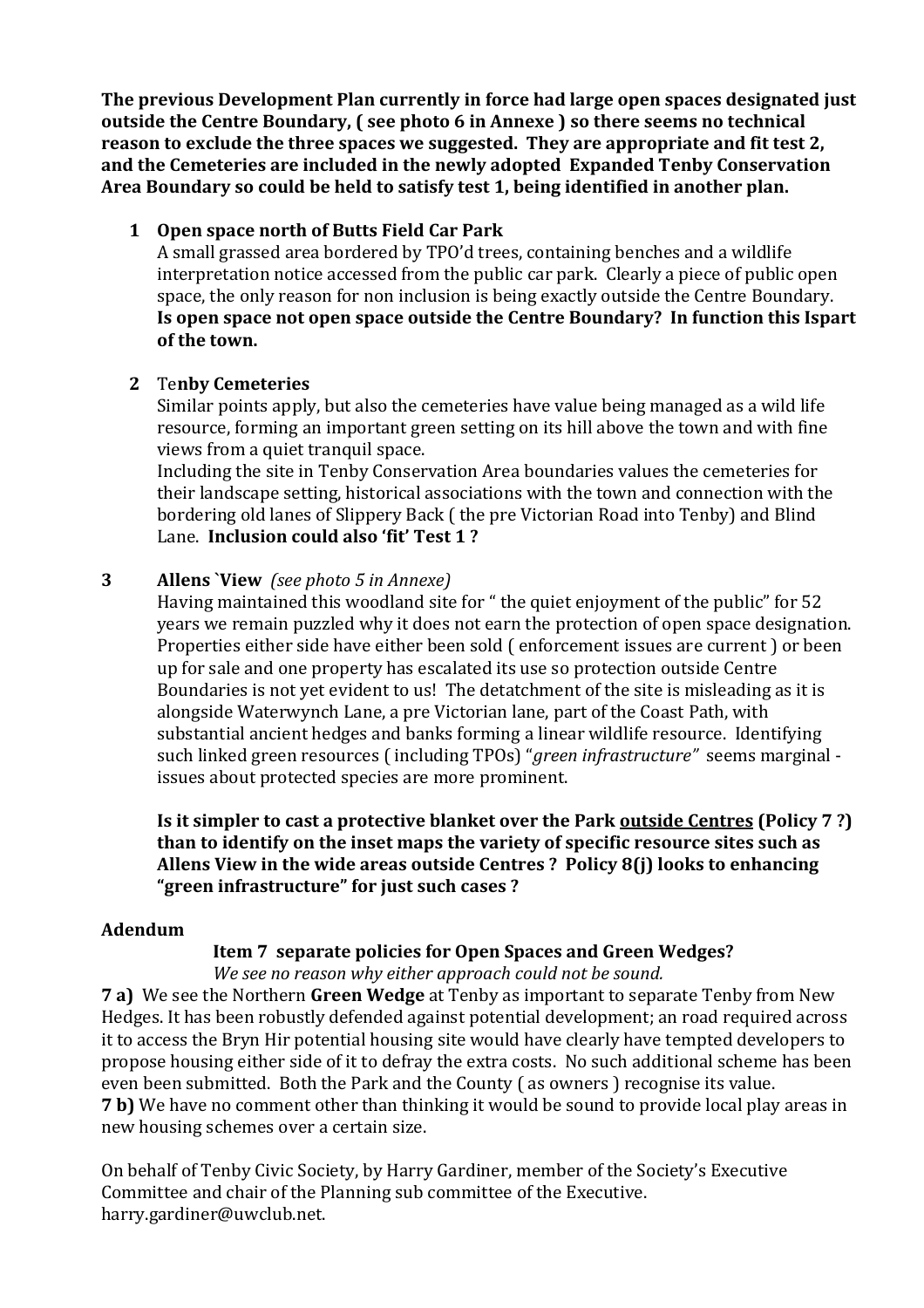#### **Annexe.**

**Photo evidence 4511, open space allocations in Inset maps for Tenby. Tenby Civic Society.**



**Photo 1 Amenity space beside No.2 The Glebe Tenby**

**Photo 2 Amenity spaces beside number 70 and 93 (foreground) The Glebe Tenby**